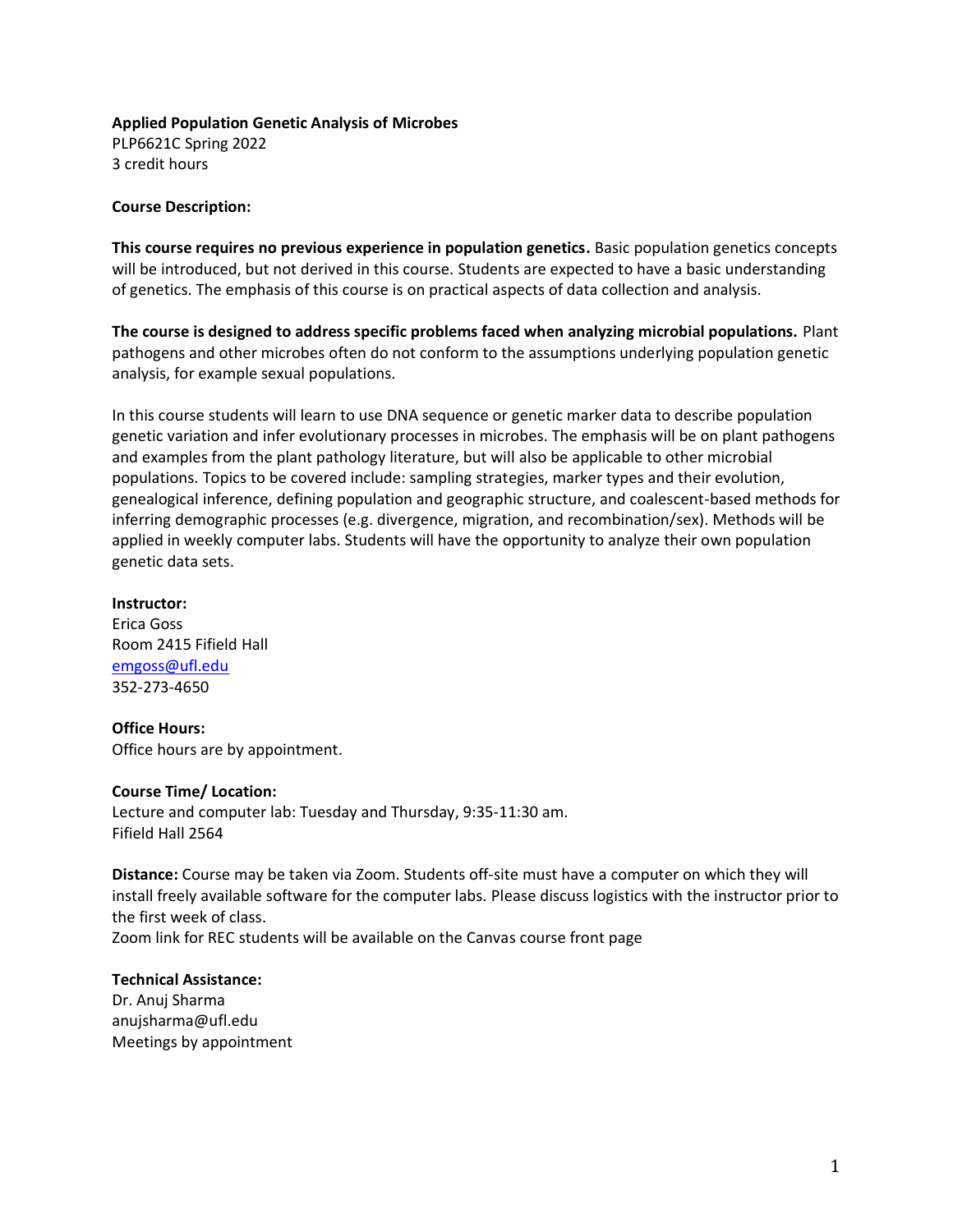#### **Course Objectives:**

Sophisticated computational methods are increasingly being coupled with population genetic data to infer the demographic history and evolution of populations. The use of these methods in inferring population processes is particularly critical for pathogens whose ecology or epidemiology may not easily be observed. The course will specifically address concerns specific to plant pathogens and microbes, which often clonally reproduce or have mixed reproduction systems.

This course covers challenging material that one cannot master in a single semester and different students will have different reasons for taking this course. You may want to specialize in population genetic analysis in your career, or you may have one chapter of your thesis that requires some population analysis. I will aim to provide two sets of learning objectives for the materials in the course, one for those who are looking for basic familiarity with presented topics and another for those looking to understand the material more deeply.

Objectives for everyone:

- Learn that population genetic data can be applied address questions such as: Is a pathogen reproducing sexually? Is there migration among habitats or regions? How many times was an invasive pathogen introduced?
- Describe key concepts in population genetics
- Explain how population genetics analysis can be used to learn about microbial populations
- Recognize the assumptions, limitations, and appropriate use of population genetic analysis in the published literature
- Implement analyses using pre-prepared data sets and interpret major results

Objectives for deeper understanding:

- Explain key concepts in population genetics
- Apply the appropriate analysis to answer your research questions
- Interpret results of analyses and explain their limitations
- Compare and contrast the assumptions, limitations, and appropriate use of different analyses in your work and the published literature

**E-learning with Canvas:** All students must use Canvas for this course. Syllabus, assignments, resources, grades, and other materials will be posted on the course Canvas page throughout the semester.

#### **Required and Recommended Textbooks:**

There is no required textbook for this course, all material will be provided on the Canvas course site at https://elearning.ufl.edu. For labs, students may use their own laptop or a department laptop.

An excellent resource for plant pathologists is **Population Biology of Plant Pathogens: Genetics, Ecology, and Evolution**, by Michael G. Milgroom. If you are a student member of APS, you can obtain this textbook for \$150.

#### **Assessment:**

This is an upper level course and you are expected to be taking the course to expand your knowledge and improve your research. The assigned exercises and projects are meant to help you gain experience using these methods and synthesize what you have learned, but they will also be used to evaluate the level of careful thought and effort that you are putting into the course.

#### **Laboratory Exercises**

55% of the final grade will come from a series of short-answer questions associated with laboratory exercises.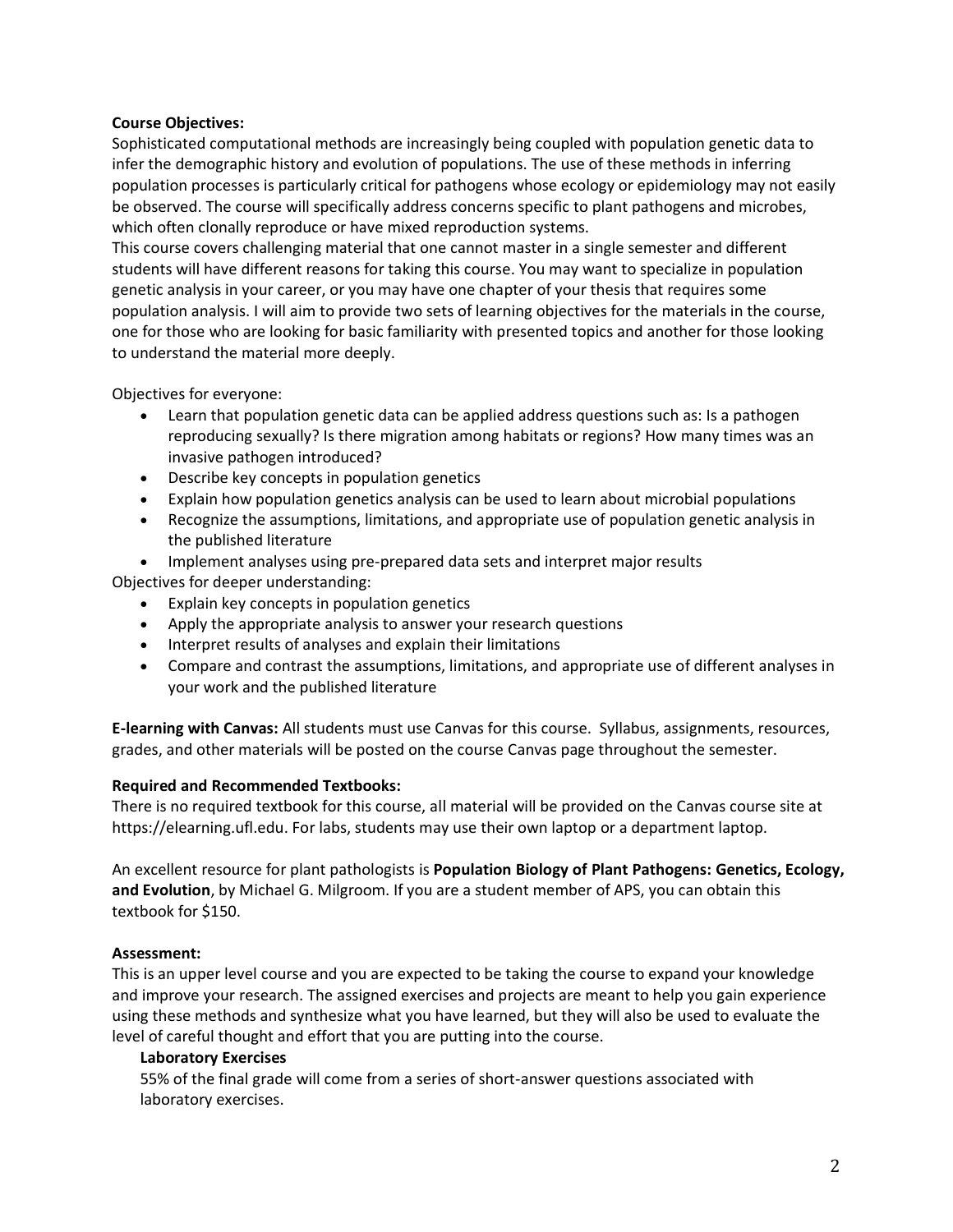# **Exam**

15% of the grade will come from a mid-term take-home exam.

# **Final Project**

A final project will count for 30% of the grade. The project will be graded based on a research paper and presentation to the class. Specific guidelines for the paper and presentation will be provided. The project will involve analysis and interpretation of a population genetic data set. These data can come from your own research or the instructor can provide data. Results will be presented in a research style talk during the last class of the term. The paper is due Monday April 25.

# **Attendance Policy:**

Attending course lectures and labs, completing required assignments on time, and making appointments for extra help as needed are expected. In this course lectures and discussions build on each other. Slides and class sessions will be audio visually recorded for enrolled students who are unable to attend live. Students who participate with their camera engaged or utilize a profile image on these days are agreeing to have their video or image recorded. Likewise, students who un-mute during class and participate orally are agreeing to have their voices recorded. If you are not willing to consent to have your voice recorded during class, you will need to keep your mute button activated and communicate exclusively using the "chat" feature, which allows students to type questions and comments live. The chat will not be recorded nor shared.

Please contact the instructor directly regarding any serious illness or prolonged absence. In exceptional circumstances, labs may be made up on your own time. However, the software used, while all freely available, is not necessarily simple to use. If you do not attend lab you may find yourself having trouble completing the exercise. Extensions on assignments will be provided in the case of a valid and documented excuse.

Requirements for class attendance and make-up exams, assignments and other work are consistent with university policies that can be found at:

[https://catalog.ufl.edu/ugrad/current/regulations/info/attendance.aspx.](https://catalog.ufl.edu/ugrad/current/regulations/info/attendance.aspx)

# **Course Schedule:**

The schedule is subject to change; changes will be posted on the course Canvas site.

| Date |    | Topic                                               |
|------|----|-----------------------------------------------------|
| Jan. | 6  | Introduction and evolutionary framework             |
|      | 11 | Population genetic theory - drift and new mutations |
|      | 13 | Coalescent theory, simulation lab                   |
|      | 18 | Sequence evolution                                  |
|      | 20 | Sex and recombination                               |
|      | 25 | Sequence polymorphism lab                           |
|      | 27 | No class – catch up on reading                      |
|      | 1  | Population genetic diversity                        |
| Feb. | 3  | Calculating diversity statistics                    |
|      | 8  | Inferring trees & networks, methods & assumptions   |
|      |    |                                                     |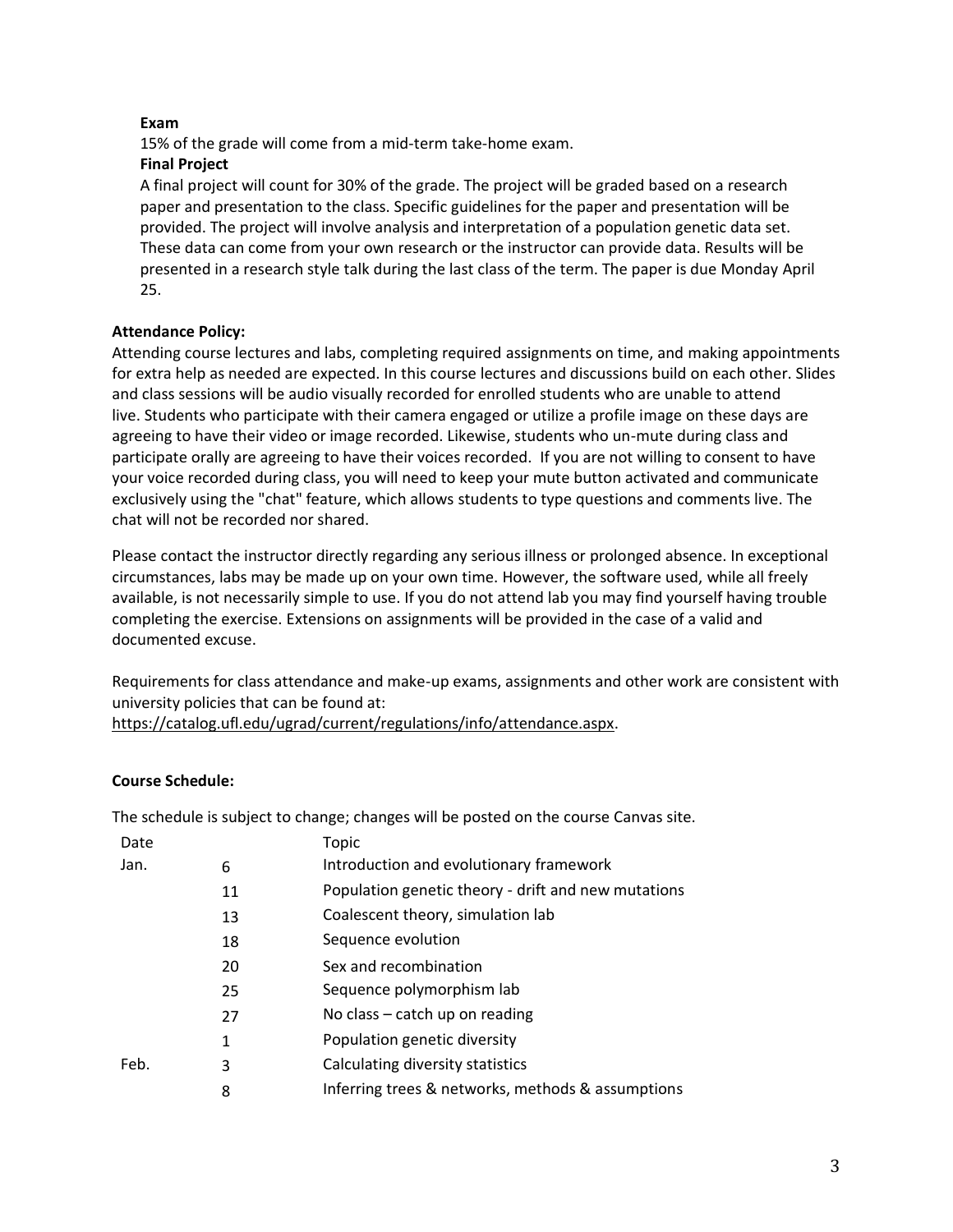|       | 10                  | Tree-building                                 |
|-------|---------------------|-----------------------------------------------|
|       | 15                  | Population structure - Fst and AMOVA          |
|       | 17                  | Investigating population structure            |
|       | 22                  | Baysian clustering                            |
|       | 24                  | Structure                                     |
|       | 1                   | Discriminant analysis of principal components |
|       | 3                   | Midterm exam                                  |
| March | <b>Spring Break</b> |                                               |
|       | 15                  | Best practices in population genomics         |
|       | 17                  | SNP calling                                   |
|       | 22                  | Detection of sex and recombination            |
|       | 24                  | Coalescent methods and MCMC                   |
|       | 29                  | <b>Estimating migration rates</b>             |
|       | 31                  | Dating phylogenies                            |
| April | 5                   | Molecular evolution                           |
|       | 7                   | Detecting selection                           |
|       | 12                  | Advances in population genomics               |
|       | 14                  | Student choice                                |
|       | 19                  | Presentations                                 |
|       |                     |                                               |

# **Grade Points**

In accordance with current University of Florida policy, grade points will be assigned as follows.

| Letter Grade                                                           | Percentage  |  |  |
|------------------------------------------------------------------------|-------------|--|--|
| A                                                                      | 90 or above |  |  |
| $B+$                                                                   | 87-89       |  |  |
| B                                                                      | 80-86       |  |  |
| C+                                                                     | 77-79       |  |  |
| C                                                                      | 70-76       |  |  |
| D+                                                                     | 67-69       |  |  |
| D                                                                      | 60-66       |  |  |
| E                                                                      | 59 or below |  |  |
| For information on current UF policies for assigning grade points, see |             |  |  |
| https://catalog.ufl.edu/ugrad/current/regulations/info/grades.aspx     |             |  |  |

## **Online Course Evaluation Process**

Students are expected to provide professional and respectful feedback on the quality of instruction in this course by completing course evaluations online via GatorEvals. Guidance on how to give feedback in a professional and respectful manner is available at [https://gatorevals.aa.ufl.edu/students/.](https://gatorevals.aa.ufl.edu/students/) Students will be notified when the evaluation period opens, and can complete evaluations through the email they receive from GatorEvals, in their Canvas course menu under GatorEvals, or via [https://ufl.bluera.com/ufl/.](https://ufl.bluera.com/ufl/) Summaries of course evaluation results are available to students at [https://gatorevals.aa.ufl.edu/public-results/.](https://gatorevals.aa.ufl.edu/public-results/)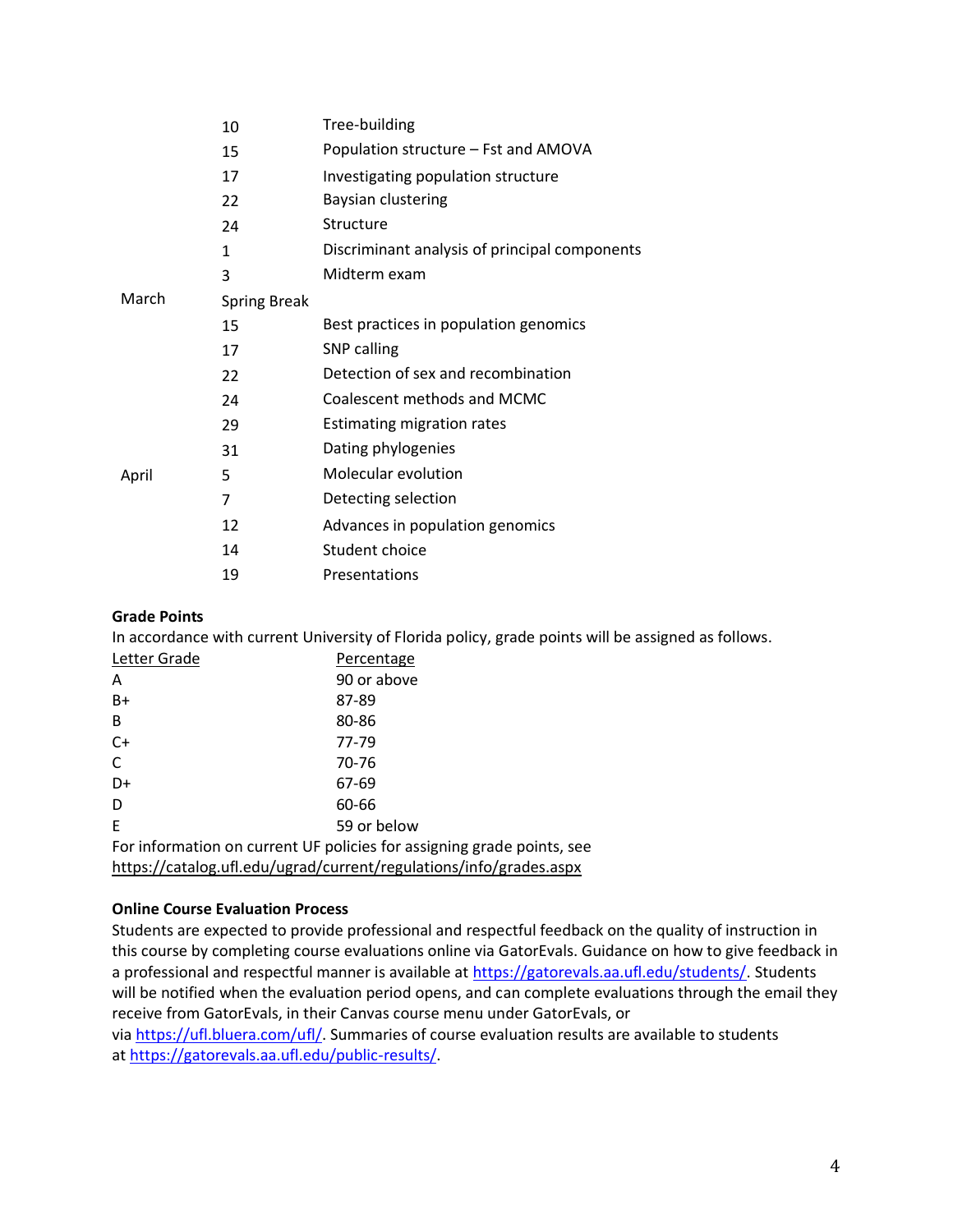Should you have any complaints with your live or distance experience in this course that cannot be resolved by the instructor, please visit:

- Residential Course: [https://www.dso.ufl.edu/documents/UF\\_Complaints\\_policy.pdf](https://www.dso.ufl.edu/documents/UF_Complaints_policy.pdf)
- Online Course:<http://www.distance.ufl.edu/student-complaint-process>

# **Academic Honesty**

As a student at the University of Florida, you have committed yourself to uphold the Honor Code, which includes the following pledge: "*We, the members of the University of Florida community, pledge to hold ourselves and our peers to the highest standards of honesty and integrity."* You are expected to exhibit behavior consistent with this commitment to the UF academic community, and on all work submitted for credit at the University of Florida, the following pledge is either required or implied: *"On my honor, I have neither given nor received unauthorized aid in doing this assignment*." The Conduct Code specifies a number of behaviors that are in violation of this code and the possible sanctions. [Click here to read the](https://sccr.dso.ufl.edu/process/student-conduct-code/)  [Conduct Code.](https://sccr.dso.ufl.edu/process/student-conduct-code/) If you have any questions or concerns, please consult with the instructor.

Many of the assignments in this course are collaborative. Except for the final paper, which may be submitted as a group, all work should be written up in your words even if you discussed it with fellow students.

The Disability Resource Center coordinates the needed accommodations of students with disabilities. This includes registering disabilities, recommending academic accommodations within the classroom, accessing special adaptive computer equipment, providing interpretation services and mediating faculty-student disability related issues. Students requesting classroom accommodation must first register with the Dean of Students Office. The Dean of Students Office will provide documentation to the student who must then provide this documentation to the Instructor when requesting accommodation.

0001 Reid Hall, 352-392-8565, **www.dso.ufl.edu/drc/** 

## **Accommodations for Students with Disabilities**

If you require classroom accommodation because of a disability, you must first register with the Dean of Students Office [\(http://www.dso.ufl.edu/\)](http://www.dso.ufl.edu/). The Dean of Students Office will provide documentation to you, which you then give to the instructor when requesting accommodation. The College is committed to providing reasonable accommodations to assist students in their coursework.

## **Campus Resources**

Students experiencing crises or personal problems that interfere with their general well- being are encouraged to utilize the university's counseling resources. The Counseling & Wellness Center provides confidential counseling services at no cost for currently enrolled students.

- *University Counseling & Wellness Center, 3190 Radio Road, 352-392-1575,* 
	- **www.counseling.ufl.edu/cwc/** 
		- Counseling Services Groups and Workshops Outreach and Consultation Self-Help Library Wellness Coaching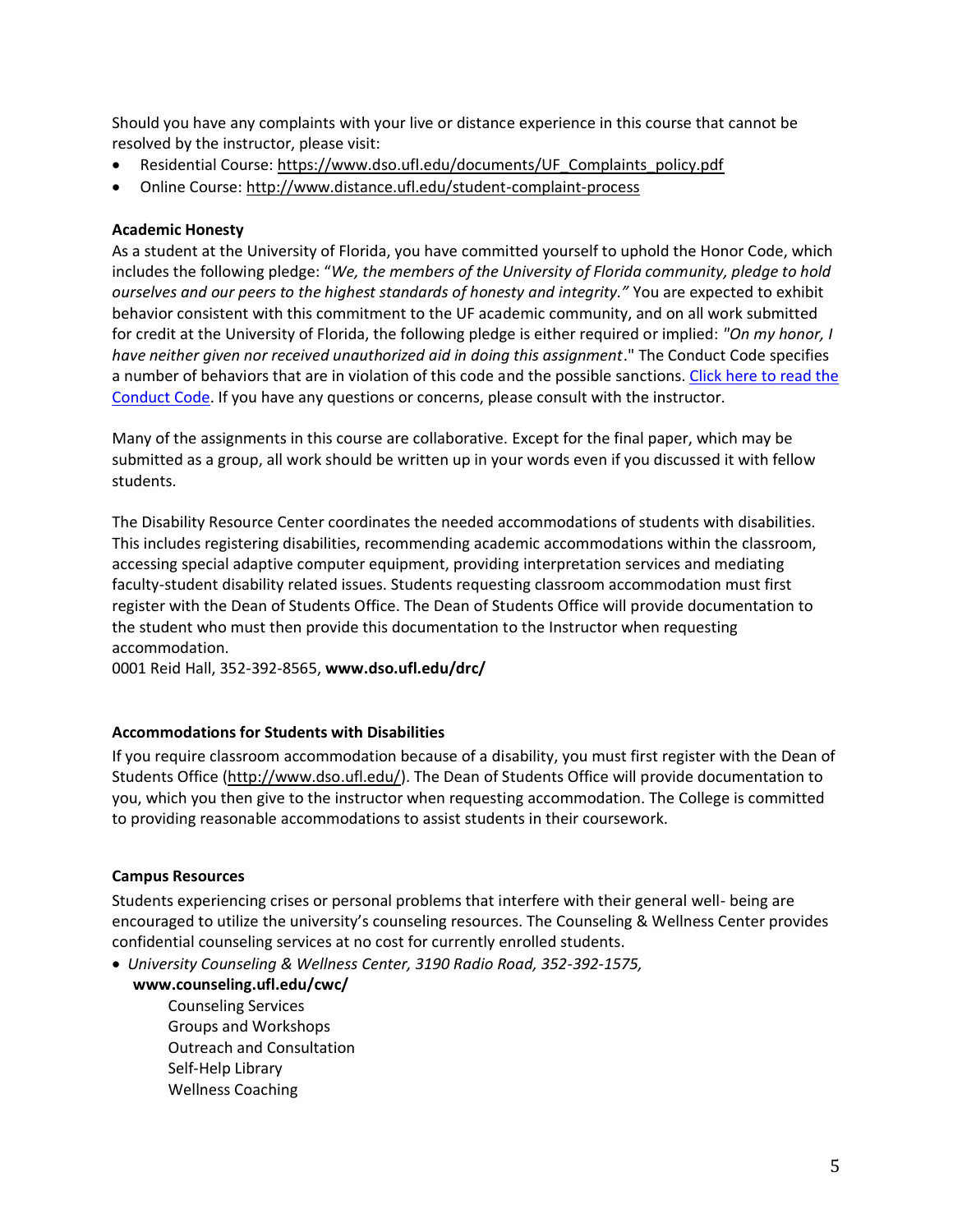• Crisis intervention is available 24/7 from Alachua County Crisis Center: (352) 264-6789.

\*\*\*\*\* *Do not wait until you reach a crisis to come in and talk. We have helped many students through stressful situations impacting their academic performance. You are not alone so do not be afraid to ask for assistance*.

*U Matter, We Care*: If you or someone you know is in distress, please contact [umatter@ufl.edu,](mailto:umatter@ufl.edu) 352- 392-1575, or visit [U Matter, We Care website](https://umatter.ufl.edu/) to refer or report a concern and a team member will reach out to the student in distress.

*Counseling and Wellness Center*[: Visit the Counseling and Wellness Center website](https://counseling.ufl.edu/) or call 352-392-1575 for information on crisis services as well as non-crisis services.

*Student Health Care Center*: Call 352-392-1161 for 24/7 information to help you find the care you need, or [visit the Student Health Care Center website.](https://shcc.ufl.edu/)

*University Police Department*[: Visit UF Police Department website](https://police.ufl.edu/) or call 352-392-1111 (or 9-1-1 for emergencies).

*UF Health Shands Emergency Room / Trauma Center:* For immediate medical care call 352-733-0111 or go to the emergency room at 1515 SW Archer Road, Gainesville, FL 32608; Visit the UF Health [Emergency Room and Trauma Center website.](https://ufhealth.org/emergency-room-trauma-center)

*GatorWell Health Promotion Services*: For prevention services focused on optimal wellbeing, including Wellness Coaching for Academic Success, visit the [GatorWell website](https://gatorwell.ufsa.ufl.edu/) or call 352-273-4450.

## **Academic Resources**

*E-learning technical support*: Contact the [UF Computing Help Desk](http://helpdesk.ufl.edu/) at 352-392-4357 or via e-mail at [helpdesk@ufl.edu.](mailto:helpdesk@ufl.edu)

*[Career Connections Center](https://career.ufl.edu/)*: Reitz Union Suite 1300, 352-392-1601. Career assistance and counseling services.

*[Library Support](https://cms.uflib.ufl.edu/ask)*: Various ways to receive assistance with respect to using the libraries or finding resources.

*[Teaching Center](https://teachingcenter.ufl.edu/)*: Broward Hall, 352-392-2010 or to make an appointment 352- 392-6420. General study skills and tutoring.

*[Writing Studio:](https://writing.ufl.edu/writing-studio/)* 2215 Turlington Hall*,* 352-846-1138. Help brainstorming, formatting, and writing papers.

*Student Complaints On-Campus*: [Visit the Student Honor Code and Student Conduct Code webpage for](https://sccr.dso.ufl.edu/policies/student-honor-%20code-student-conduct-code/)  [more information.](https://sccr.dso.ufl.edu/policies/student-honor-%20code-student-conduct-code/)

*On-Line Students Complaints*[: View the Distance Learning Student Complaint Process.](https://distance.ufl.edu/getting-help/student-complaint-process/)